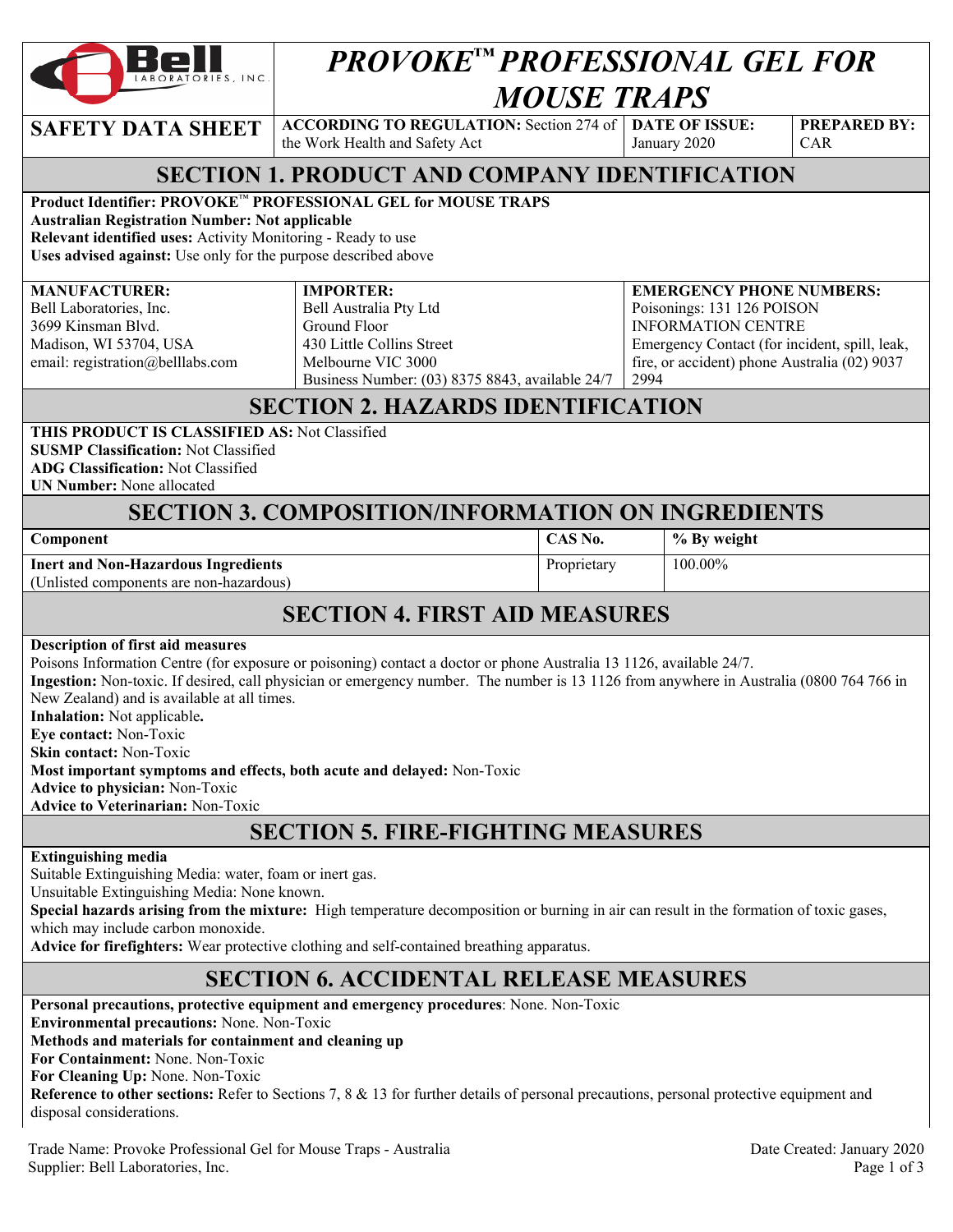#### **SECTION 7. HANDLING AND STORAGE**

**Precautions for safe handling**: Keep out of reach of children. Do not use near heat sources, open flame, or hot surfaces. Non-Toxic. **Conditions for safe storage, including any incompatibilities:** None. Non-Toxic

#### **SECTION 8. EXPOSURE CONTROLS/PERSONAL PROTECTION**

**Established Limits:** Not established

**Appropriate Engineering Controls:** None. Non-Toxic **Occupational exposure limits:** None. Non-Toxic **Personal Protective Equipment: Respiratory protection:** Not required **Eye protection:** Not required **Skin protection:** None. Non-Toxic **Hygiene recommendations:** None. Non-Toxic

## **SECTION 9. PHYSICAL AND CHEMICAL PROPERTIES**

**Information on basic physical and chemical properties Appearance/Color:** Blue-green gel<br> **Odor:** Pleasant **Odor:** Pleasant **Odor Threshold:** No data **pH:** No data<br> **Melting point:** No data **Melting point: Boiling point:** No data Flash point: No data **Evaporation rate:** No data **Flammability:** No data **Upper/lower flammability or explosive limits:** No data **Vapor Pressure: Vapor Density:**  No data No data **Relative Density:** No data **Solubility (water):** No data **Solubility (solvents):** No data Partition coefficient: n-octanol/water: No data **Auto-ignition temperature:** No data **Decomposition temperature:** No data Viscosity: No data

#### **SECTION 10. STABILITY AND REACTIVITY**

**Reactivity:** Not Applicable

**Chemical stability:** Not Applicable

**Possibility of hazardous reactions:** Refer to Hazardous decomposition products

**Conditions to avoid:** Avoid extreme temperatures (below 0°C or above 40°C).

**Incompatible materials**: Not Applicable

**Hazardous decomposition products:** Not Applicable

## **SECTION 11. TOXICOLOGICAL INFORMATION**

| Information on toxicological effects         |            |             |             |  |  |  |  |
|----------------------------------------------|------------|-------------|-------------|--|--|--|--|
| <b>Acute Toxicity</b>                        |            |             |             |  |  |  |  |
| LD50, oral (ingestion): Not Toxic            |            |             |             |  |  |  |  |
| LD50, dermal (skin contact): Not Toxic       |            |             |             |  |  |  |  |
| LC50, inhalation: Not Toxic                  |            |             |             |  |  |  |  |
| <b>Skin corrosion/irritation: Not Toxic</b>  |            |             |             |  |  |  |  |
| Serious eye damage/Irritation: Not Toxic.    |            |             |             |  |  |  |  |
| Respiratory or skin sensitization: Not Toxic |            |             |             |  |  |  |  |
| <b>Germ cell mutagenicity:</b> Not Toxic     |            |             |             |  |  |  |  |
| <b>Carcinogenicity: Not Toxic</b>            |            |             |             |  |  |  |  |
| <b>Components</b>                            | <b>NTP</b> | <b>IARC</b> | <b>OSHA</b> |  |  |  |  |
| None                                         | NA         | NA          | NA          |  |  |  |  |

**Reproductive Toxicity:** Not Toxic

Trade Name: Provoke Professional Gel for Mouse Traps - Australia Date Created: January 2020 Supplier: Bell Laboratories, Inc. Page 2 of 3